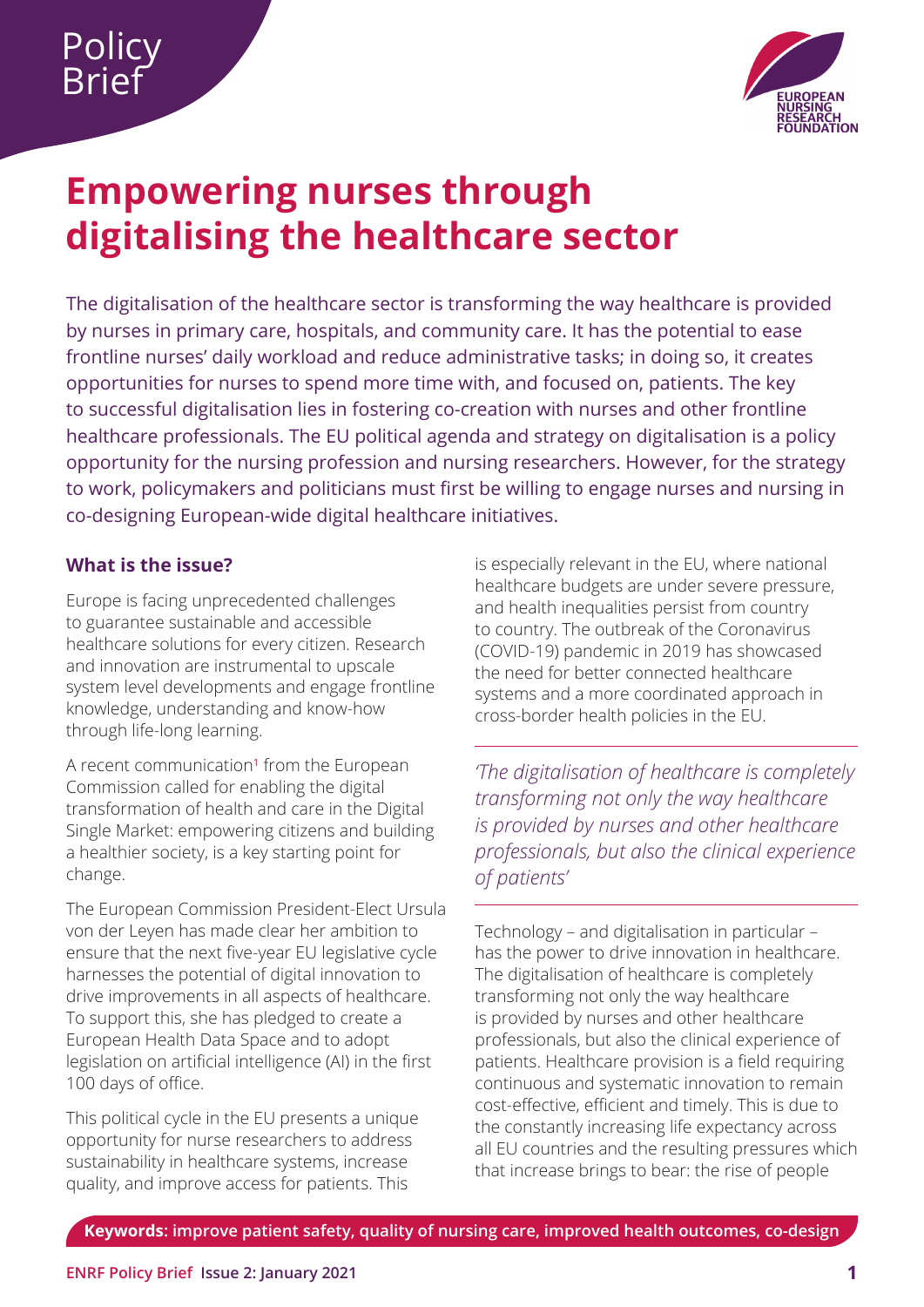<span id="page-1-0"></span>living with chronic diseases and/or co-morbidities; the ageing population; and the extra demand all these pose on the national healthcare systems.

The digitalisation of healthcare is attracting the interest of EU institutions, national governments, industries and non-governmental organisations in the healthcare sector. They are unanimous in advocating that the development of the new digital revolution be applied to healthcare. Cutting costs may be the driving force here, but at the same time it will improve the clinical experience of patients in primary care, hospitals, and/or community care.

It is crucial, therefore, that the development of sustainable healthcare ecosystems goes hand-in-hand with the concept of co-creation and co-design, enabling the end user to develop fit-for-purpose solutions. Without end user co-creation, the result is a patchwork of discordant digital health apps and tools, which inevitably leads to a mistrust of digitalisation in healthcare. Many existing digital tools neither support the healthcare ecosystem, nor its frontline workforce.

# **What is the European digital agenda?**

For the European Commission, digital transformation means empowering and including every citizen, and strengthening the potential of every business, while meeting global challenges with EU core values.

*'EU institutions… are unanimous in advocating that the development of the new digital revolution be applied to healthcare'*

In this debate, the digital transformation of health and social care has been identified as a major priority; one in which action is needed to tackle the digital skills' deficit in Europe. This was highlighted in the Digital Single Market strategy of the EU ([2](#page-6-0)014–19), $2$  conceived as one of the seven flagship initiatives of the Europe 2020 strategy and focusing on modern technologies and online services. It defined a key role for the use of information communication technologies (ICTs) in helping Europe to succeed in its ambitious

2020 goals (namely to create jobs and promote economic prosperity), and in the New Skills Agenda for Europe<sup>[3](#page-6-0)</sup> released by the European Commission on 10 June 2016, listing ten actions (including Digital Skills and Jobs Coalition) to make the right training, skills and support available to people in the EU.

'The European Commission Directorate General for Communications Networks, Content and Technology (DG CONNECT) also published an Action Plan on eHealth 2012–20. This focuses on interoperability, standards, health literacy and legal clarity, where it clearly states that:

 *A significant barrier lies in the lack of awareness of eHealth opportunities and challenges for users (citizens, patients, health and social care professionals). For professionals (health and scientific communities) the focus will be on developing evidence-based clinical practice guidelines for telemedicine services with particular emphasis on nursing and social care workers.*  (EC 2012:13)

The EU policy initiatives set out in the European Commission's Digital Agenda ensures close cooperation between EU member states and different stakeholders, that can act as the driving force to making clear implementation proposals in the field of digitalisation.

Nurses' contribution to the Europe 2020 strategy and particularly its flagship initiative Digital Agenda for Europe – in which the European Commission has put forth a strategy for smart, sustainable and inclusive growth, to develop an economy based on knowledge and innovation – is key. Nurse researchers have contributed to this flagship initiative, in which eHealth services in nursing and social care are highlighted as a means of fostering quality of care. Based on this evidence, co-design of digitalisation initiatives is urgently needed. To ensure that digitalisation is beneficial to all, the EU will promote access and education regarding digital technology for as many people as possible.

In February 2020, the European Commission issued a communication<sup>[4](#page-6-0)</sup> on the current developments of its agenda, 'Europe fit for the digital age', which outlines key actions that should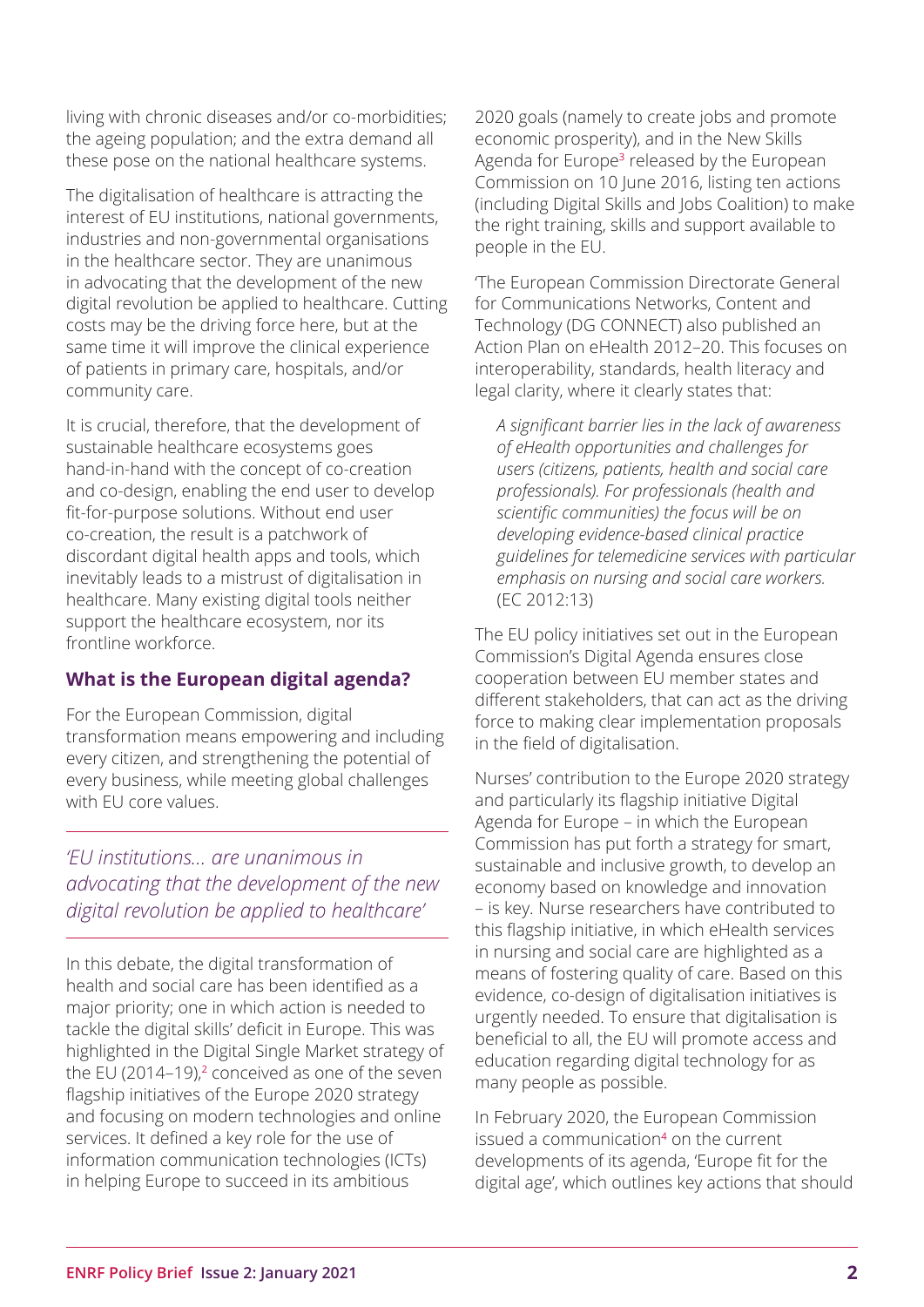be accomplished over the next five years and makes it clear that digital transformation can only work if it works for all and not only the few.

#### **What are the major advancements in the digitalisation of healthcare?**

### **Data clouds**

These are networks of remote servers hosted on the internet and used to store, manage and process data in place of local servers or personal computers. Files and programmes can be stored there. However, the use of data clouds for optimising resources in the healthcare sector also poses some risks and concerns that need to be tackled; although these may not apply equally to all clouds or to frontline nurses. According to the literature, the most commonly identified risks relate to implementation; data privacy; security and regulatory compliance; possible cloud collapse; and reliability and possible failures.

# **Electronic health records**

With technological advancements, more and more people are asking to have their health data made available on their smartphone or other digital devices, so they can share these with their nurses and/or other healthcare professionals at different facilities and across borders. Having one's health records gathered in a European health data space can lead to better treatment for major chronic conditions, for example, but it also means equal access to high-quality health services for all patients.

Some EU countries have successfully implemented electronic health records (EHR) in their national systems. However, there is not a single common EHR system operating across all EU member states. Not all countries have an EHR system, while those that do often have different systems implemented at the regional or municipal level. The European Commission is working on this and has identified the promotion of EHR based on a common European exchange format as one of its key priorities over the next five years.

#### **Blockchain**

This technology enables the storage of digital information in 'blocks'. Each of these blocks includes several data other than the core

information: data about the time and date of a transaction, its participants and other information distinguishing it from the other blocks. This very concrete way of storing and exchanging digital data has several benefits for the healthcare sector, such as fostering the deployment and adoption of EHR and ensuring that all digital technologies applied to healthcare comply with the EU's General Data Protection Regulation (GDPR). Moreover, blockchain's built-in audit trail is advantageous for nurses who may need to demonstrate when and how they have accessed a patient's health data.

# **Artificial intelligence**

Artificial intelligence (AI) is an area of strategic importance and a key driver of economic development, with the ability of bringing solutions to the many societal challenges of treating diseases. If we take into account the resource allocation and technological capabilities of the EU member states, AI presents a great challenge for Europe.

As such, socio-economic, legal and ethical impacts must be carefully addressed. The European Commission has increased its annual investments in AI by 70 per cent under the research and innovation programme Horizon 2020, with €1.5 billion for the period 2018–20. With its white paper on AI, the European Commission aims to support its development and uptake in the EU, and to ensure that European values are fully respected.

Nursing research and the nursing profession can successfully integrate innovative solutions and AI into their discipline to offer interoperable and cost-effective solutions to healthcare ecosystems to boost personalised healthcare.

# **Robotics**

The rapid increase in the use of robots in our daily lives shows how they can benefit society as a whole, and how priorities to stimulate robotics should be defined in their evolution to best develop the potential for growth, jobs and innovation in Europe. In terms of nursing, robots can perform tasks that complement the work of nurses, lowering their workload and supporting continuity of care with technological advances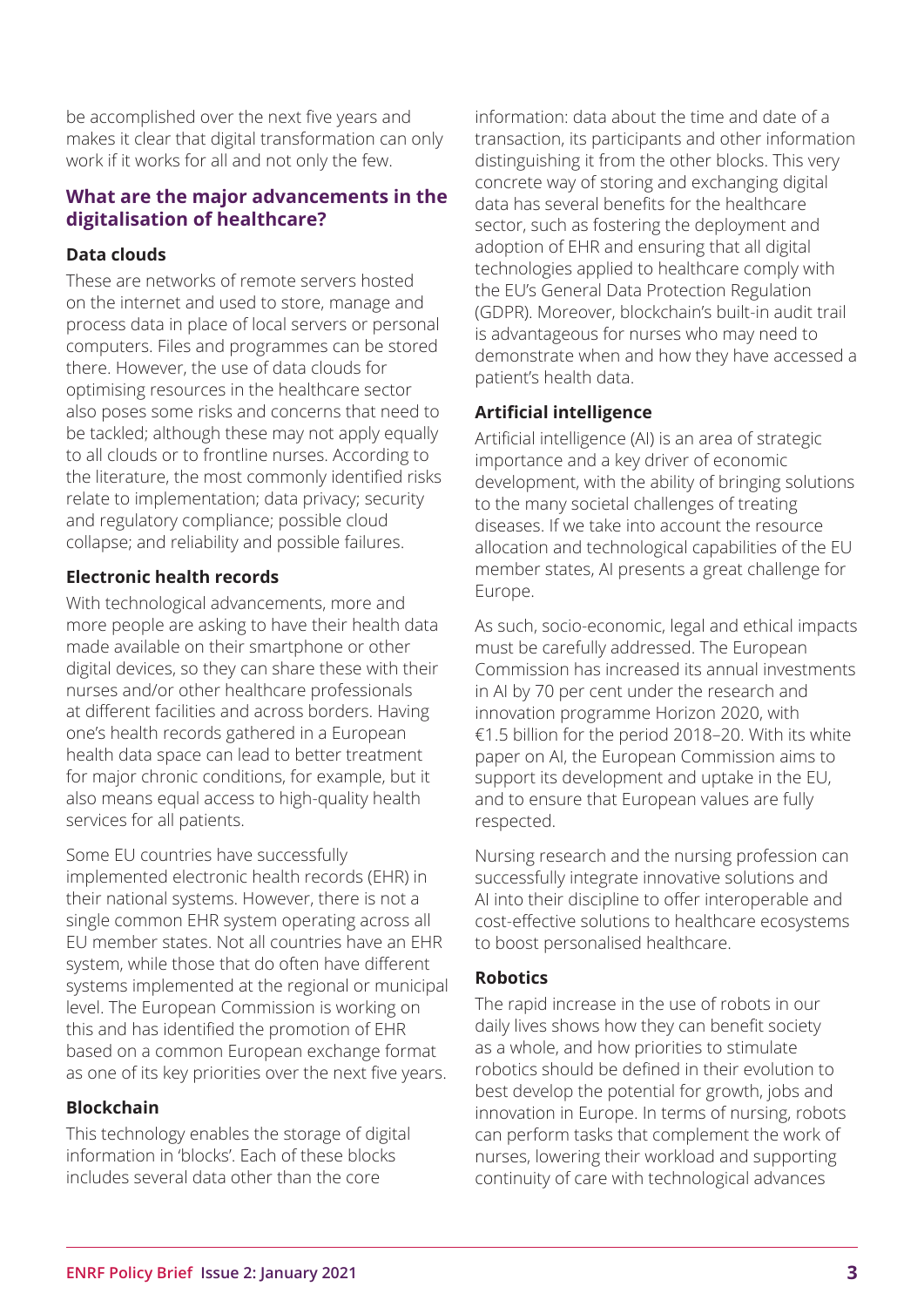that assist them in their daily practice in ways that were unthinkable only a few years ago.

# **How should co-creation in digitalisation be carried out?**

Digitalisation in healthcare is of key importance for the EU member states. The starting point for implementing digital innovations in healthcare settings – and to take it to the next level – is co-creation with frontline nurses and healthcare professionals. This is a way to ensure that these new innovations are fit for purpose and that they empower patients and nursing. As a result, digitalisation also has the power to move current healthcare systems towards an integrated care system based on proactive health promotion and empowerment.



From a nursing perspective, it is imperative that nurses are constructively involved in the co-creation of innovative solutions that will shape healthcare in the current environment. They are in pole position to give voice to the quality principle and to lead the development of new models of care. In this case, co-creation relates to the relationship between IT developers and nurses (as end users) when creating new digital innovations.

For both nurses and developers, benefits can be reaped from ongoing communication in terms

of breaking down information barriers to ensure both are heading in the same direction. Ideally, nurses can tell IT developers what they need, and IT developers can show them a range of options on what can be done and how, for them to choose the most suitable solution.

*'From a nursing perspective, it is imperative that nurses are constructively involved in the co-creation of innovative solutions that will shape healthcare in the current environment. They are in the pole position to give voice to the quality principle and to lead the development of new models of care'*

Co-creation can ensure the usability and suitability of the developed digitalisation tool. Moreover, one of the key advantages of fostering end user co-creation in the implementation of digitalisation in healthcare is that it builds trust between the nurses, the patients and the developers. This is beneficial for all, as the frontline nursing workforce clearly knows what needs to be developed and what for, whereas IT developers have the know-how. With co-creation, new digital tools can achieve clinical relevance.

Ultimately, co-creation and co-design in digitalisation is also a way to ensure return on investment, knowing that co-creation means:

- **•** research methods that involve end users in developing ideas and concepts to be implemented
- **•** actively engaging with the different stakeholders on an equal basis
- **•** identifying a shared value
- **•** building the chosen solution and related processes and ecosystem – around that shared value.

Digitalised healthcare will not succeed and will not be fully implemented unless it is done in co-creation with all stakeholders, in particular with the end user.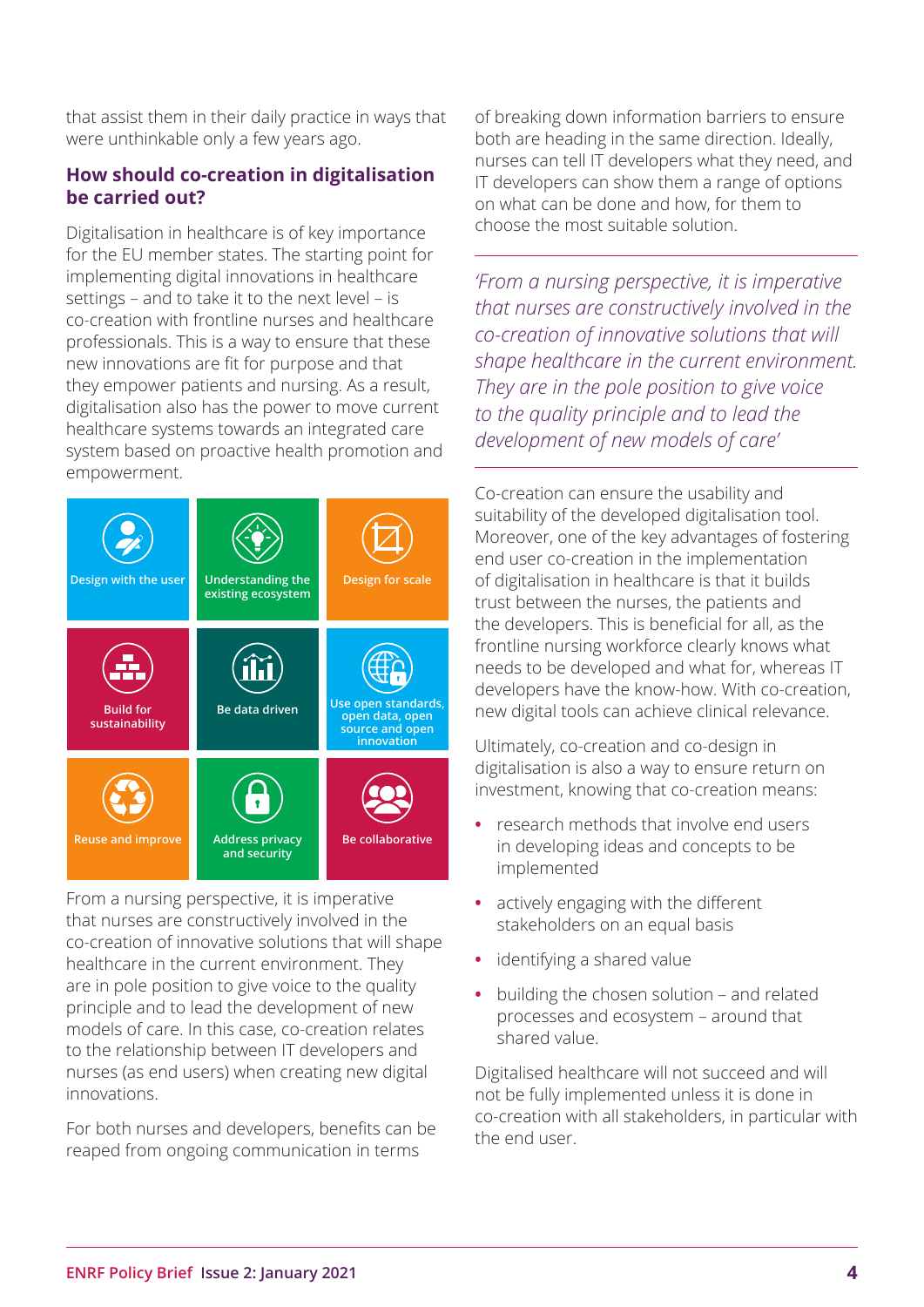# **What nursing research is needed to strengthen EU policymaking related to digitalisation of the healthcare sector?**

Nursing research is crucially important in the transformation of healthcare: it breaks down information barriers and ensures that the solutions developed in digitalisation of the healthcare sector are fit-for-purpose and suitable for the enduser.

*'Nursing research has a key role to play by looking at how to better adapt digitalisation to the nursing workforce'*

The rapid pace of digitalisation is changing the way our healthcare systems work, the daily routine of healthcare professionals and the way patients manage their health. In turn, this is leading to a gap between the digital skills expected from the health workforce, and their actual suitability and/or time to assimilate these skills. Nursing research has a key role to play by looking at how to better adapt digitalisation to the nursing workforce, making sure that both nurse researchers and nurse practitioners are aiming to go in the same direction.

Additionally, it is important to pay attention to gender specific healthcare professions where equal opportunities are extremely important. A gender perspective in the co-creation of digital solutions is of paramount importance to develop fit-for-purpose tools that, in turn, imply better health and social care outcomes. Therefore, improved health literacy and empowerment leading to shared decision-making are the starting points to build upon.

# **What is the impact of digitalisation on nurses and nursing?**

The impact of digitalisation on nurses and nursing is substantial: it may lead to a decrease in nurses' workload and better health outcomes due to increased health literacy and patient empowerment. It is socially and economically unsustainable to maintain the traditional vision of healthcare delivery, focused on diseases and

curative approaches. Moving towards preventive care will make digital healthcare deliver at its fullest potential, with nurses and nursing research co-designing tools and programmes to facilitate access and successful deployment in the many environments in which nurses are located, including home care and nursing homes, hospitals and primary care settings.

The patients of the future will, for example, have access to all their personal health data through electronic health records. Will the nurses of the future have to act as counsellors who help patients make sense of the data? The need of people to be able to access their own health data is becoming an all-important priority at EU level. However, it is essential that these tools respond to real frontline needs and facilitate daily work, allowing healthcare professionals to spend more time with patients. Therefore, as end users, nurses – and nursing research – must be able to influence the development of technology reflecting both usability and user-friendliness, to deliver 'fit for practice' innovative digital solutions that empower patients, and make health systems sustainable and more accessible.

#### **What digital tools can be used to empower nurses on the frontline?**

Digital tools are already actively helping people in the EU to take care of their health data. And for healthcare professionals, this means that they are much more precisely informed on the health of patients. All in all, this is contributing to the equal provision of healthcare within countries. There are many ways digital healthcare tools can help foster health equality and drive high-quality care, both within a country, as well as across European countries.

For digital healthcare to deliver its full potential, co-designed tools and programmes, co-created with nurses and nursing research, and other end users, is a facilitator for successful deployment and investment for change. Digital tools should focus on patient safety and empowerment, support continuity of care throughout the patient's journey, safeguard the quality of care and life, and reflect the multi-professional approach.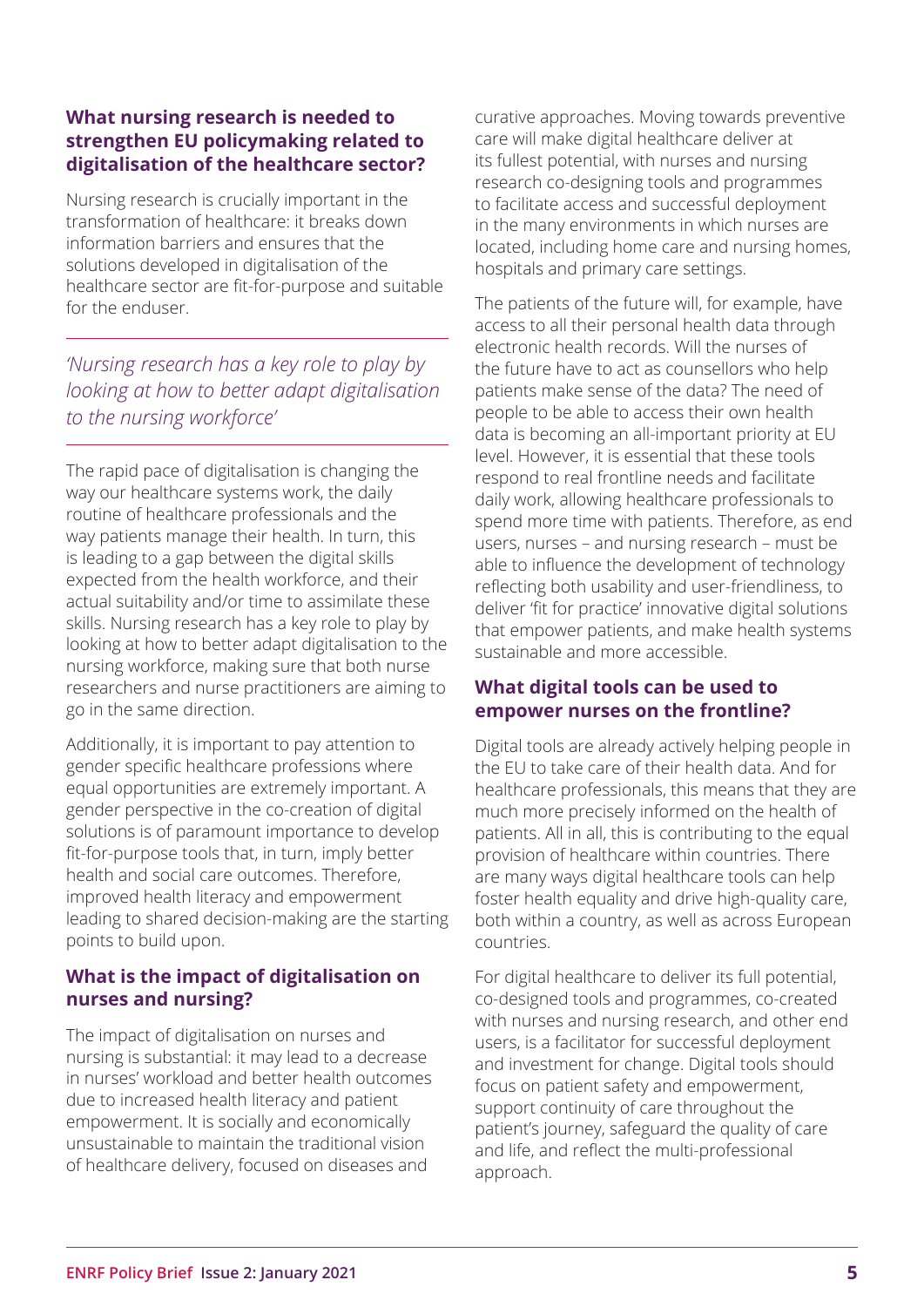# <span id="page-5-0"></span>**Why is it important to put digitalisation at the top of EU policy and its political agenda?**

Nursing in Europe is undergoing a profound change, both academically and professionally, to adapt and meet the healthcare and social needs of the European population, in which more people live longer with long-term conditions, and where professional mobility is a key principle of the single market, alongside large migratory movements and digitalisation of the health sector.

*'ENS4Care developed evidence-based standards in five core areas ... for the deployment of eHealth services in nursing and social care'*

It is important that nurses and nursing research contribute to the sustainability, quality and safety of European health and social care ecosystems by providing nurses with knowledge of EU national, regional and local health and social policies. This includes:

- **•** the prevention of disease and the promotion of health
- **•** accessible high-quality and safe healthcare services
- **•** deployment of new technologies to advance practice and processes to deliver better outcomes, including digitalisation.

Nursing research has for many years been recognised as having a vital role to play in maintaining and promoting the health of European citizens while fostering the development of quality, efficient and safe health services delivery. In the context of digitalisation, the EU project ENS4Care<sup>[5](#page-6-0)</sup> (2013-15), led by the European Federation of Nurses Associations, and of which the ENRF was a key partner, developed evidence-based standards in five core areas: prevention, clinical practice, advanced roles, integrated care and nurse ePrescribing – for the deployment of eHealth services in nursing and social care, which is highly relevant to the

Commission's political agenda on the digitalisation of the healthcare sector.

With this project, it was possible to harness the potential of eHealth systems to make effective guidance available in accessible formats through multi-stakeholder collaboration, both with health professionals and social workers and with those using their services, such as informal carers, patients and people in the community. The main conclusion was: 'Nurses and social workers should use eHealth and innovate their practice to face today's challenges'.

In this process of collaboration and innovation, the new EU research and innovation programme's (Horizon Europe) focus on unleashing the potential of new tools, technologies and digital solutions in healthcare is key, but not without impactful end user engagement. The nursing profession can contribute significantly to the areas of intervention laid out in existing and future EU research programmes.

Frontline nurses and nurse researchers must remain a part of this debate and developments making sure digitalisation is at the top of the EU policy and political agenda and bringing EU added value by combining data, infrastructure and expertise. Nurses and nursing research can address three key elements of the current transformation of health ecosystems: building trust, promoting user-centred innovation and ensuring an appropriate use of data to enable technology.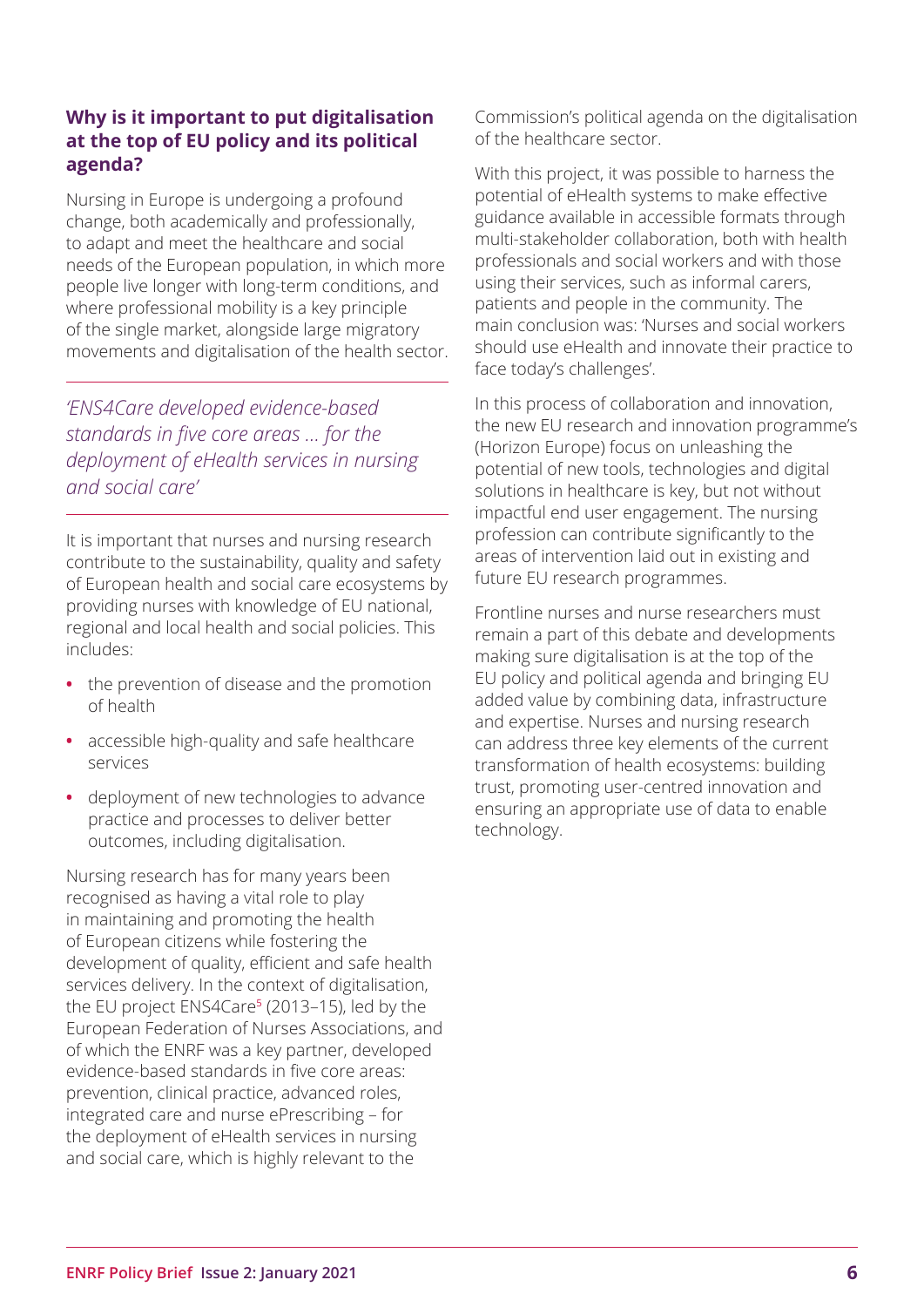#### <span id="page-6-0"></span>**References**

- [1](#page-0-0) European Commission 2018. Communication on enabling the digital transformation of health and care in the Digital Single Market; empowering citizens and building a healthier society. [https://ec.europa.eu/digital-single-market/en/news/](https://ec.europa.eu/digital-single-market/en/news/communication-enabling-digital-transformation-health-and-care-digital-single-market-empowering) [communication-enabling-digital-transformation-health-and-care](https://ec.europa.eu/digital-single-market/en/news/communication-enabling-digital-transformation-health-and-care-digital-single-market-empowering)[digital-single-market-empowering](https://ec.europa.eu/digital-single-market/en/news/communication-enabling-digital-transformation-health-and-care-digital-single-market-empowering)
- [2](#page-1-0) European Commission 2020. Shaping the Digital Single Market. [https://ec.europa.eu/digital-single-market/en/policies/shaping](https://ec.europa.eu/digital-single-market/en/policies/shaping-digital-single-market)[digital-single-market](https://ec.europa.eu/digital-single-market/en/policies/shaping-digital-single-market)

#### **Further reading**

American Hospital Association 2019. *How hospitals and health systems can use artificial intelligence to build the health care workforce of the future. AI and Healthcare Workforce*. [www.aha.org/system/files/](http://www.aha.org/system/files/media/file/2019/09/Market_Insights_AI_Workforce_2.pdf) [media/file/2019/09/Market\\_Insights\\_AI\\_Workforce\\_2.pdf](http://www.aha.org/system/files/media/file/2019/09/Market_Insights_AI_Workforce_2.pdf)

EIT Health and McKinsey 2020. *Transforming healthcare with AI: the impact on the workforce and organisations*.

European Commission 2016. eHealth: connecting health systems in Europe. [https://ec.europa.eu/health/sites/health/files/ehealth/](https://ec.europa.eu/health/sites/health/files/ehealth/docs/2016_ehealthleaflet_horiz_en.pdf) [docs/2016\\_ehealthleaflet\\_horiz\\_en.pdf](https://ec.europa.eu/health/sites/health/files/ehealth/docs/2016_ehealthleaflet_horiz_en.pdf)

European Commission 2018. Communication from the Commission to the European Parliament, the Council, the European Economic and Social committee and the committee of the regions on enabling the digital transformation of health and care in the Digital Single Market; empowering citizens and building a healthier society. Brussels, COM(2018) 233 final.

European Commission 2018. Digital health and care: transformation of health and care in the digital single market: harnessing the potential of data to empower citizens and build a healthier society. Retrieved 19 May 2020. [https://ec.europa.eu/newsroom/dae/](https://ec.europa.eu/newsroom/dae/document.cfm?doc_id=51614) [document.cfm?doc\\_id=51614](https://ec.europa.eu/newsroom/dae/document.cfm?doc_id=51614)

European Commission 2019. Assessing the Impact of Digital Transformation of Health Services. [https://ec.europa.eu/](https://ec.europa.eu/health/expert_panel/sites/expertpanel/files/docsdir/022_digitaltransformation_en.pdf) [health/expert\\_panel/sites/expertpanel/files/docsdir/022\\_](https://ec.europa.eu/health/expert_panel/sites/expertpanel/files/docsdir/022_digitaltransformation_en.pdf) [digitaltransformation\\_en.pdf](https://ec.europa.eu/health/expert_panel/sites/expertpanel/files/docsdir/022_digitaltransformation_en.pdf)

European Commission 2019. My Health in the EU: digital exchange of ePrescriptions and patient summaries. [https://ec.europa.](https://ec.europa.eu/health/sites/health/files/ehealth/docs/2019_ecrossborder_healthservices_qa_en.pdf) [eu/health/sites/health/files/ehealth/docs/2019\\_ecrossborder\\_](https://ec.europa.eu/health/sites/health/files/ehealth/docs/2019_ecrossborder_healthservices_qa_en.pdf) healthservices ga\_en.pdf

European Commission 2020. Communication from the Commission to the European Parliament, the Council, the European Economic and Social Committee and the Committee of the Regions, 'A European strategy for data. COM(2020) 66 final.

- 3 European Commission 2016. *Communication from the Commission to the European Parliament, the Council, the European Economic and Social Committee and the Committee of the Regions a New Skills Agenda for Europe*. [https://eur-lex.europa.eu/legal](https://eur-lex.europa.eu/legal-content/EN/TXT/?uri=CELEX:52016DC0381)[content/EN/TXT/?uri=CELEX:52016DC0381](https://eur-lex.europa.eu/legal-content/EN/TXT/?uri=CELEX:52016DC0381)
- [4](#page-1-0) European Commission 2020. *Shaping Europe's Digital Future*. [https://ec.europa.eu/info/sites/info/files/communication](https://ec.europa.eu/info/sites/info/files/communication-shaping-europes-digital-future-feb2020_en_4.pdf)[shaping-europes-digital-future-feb2020\\_en\\_4.pdf](https://ec.europa.eu/info/sites/info/files/communication-shaping-europes-digital-future-feb2020_en_4.pdf)
- [5](#page-5-0) European Federation of Nurses Associations. 'ENS4Care: Evidence based Guidelines for Nurses and Social Care Workers for the Deployment of Ehealth Services'. [www.efnweb.be/?page\\_](http://www.efnweb.be/?page_id=7060) [id=7060](http://www.efnweb.be/?page_id=7060)

European Commission. White paper 'On artificial intelligence – a European approach to excellence and trust'. COM(2020) 65 final.

Hein D 2019. '8 benefits and risks of cloud computing in healthcare'. *Solutions Review*.

IBM 2018. 'Blockchain and GDPR. How blockchain could address five areas associated with GDPR compliance'. White paper. IBM Security. IBM Corporation.

Kuo, AM 2011. 'Opportunities and challenges of cloud computing to improve health care services'. *Journal of Medical Internet Research*, 13(3).

Lapão L 2019. The future of healthcare: the impact of digitalization on healthcare services performance', in A Neto and M Flynn (eds.), *The Internet and Health in Brazil: Challenges and trends*, Cham, Springer, pp. 435-49.

Rouleau G, Gagnon MP and Côté J 2015.'Impacts of information and communication technologies on nursing care: an overview of systematic reviews (protocol)'. *Syst Rev*, 4:75. doi: 10.1186/s13643- 015-0062-y.

Seddon JJM and Currie WL 2013. 'Cloud computing and transborder health data: unpacking US and EU healthcare regulation and compliance'. *Health Policy and Technology*, 2: 229-41.

Sultan N 2014. 'Making use of cloud computing for healthcare provision: opportunities and challenges'. *International Journal of Information Management*, 34: 177-84.

Sweta 2019. Toward application of blockchain for improved health records management and patient care'. *Blockchain in HealthcareToday*.

#### **Acknowledgements**

This briefing was developed in the context of the InteropEHRate and Smart4Health projects, in which the European Federation of Nurses (EFN) is a partner. Building on this work, this briefing explores the policy and evidence behind this topic, with a view to informing evidence-based policy making. The InteropEHRate 42-month project is funded by the European Union to support people's health by opening up new ways to make health data available whenever and wherever it is needed. Smart4Health is funded through the European Union's Horizon 2020 research and innovation programme, and aims to develop prototype applications that allow users to collect, manage, share and donate their health-related data throughout the EU. For more information, see <https://smart4health.eu/en/> and [www.interopehrate.eu](http://www.interopehrate.eu).